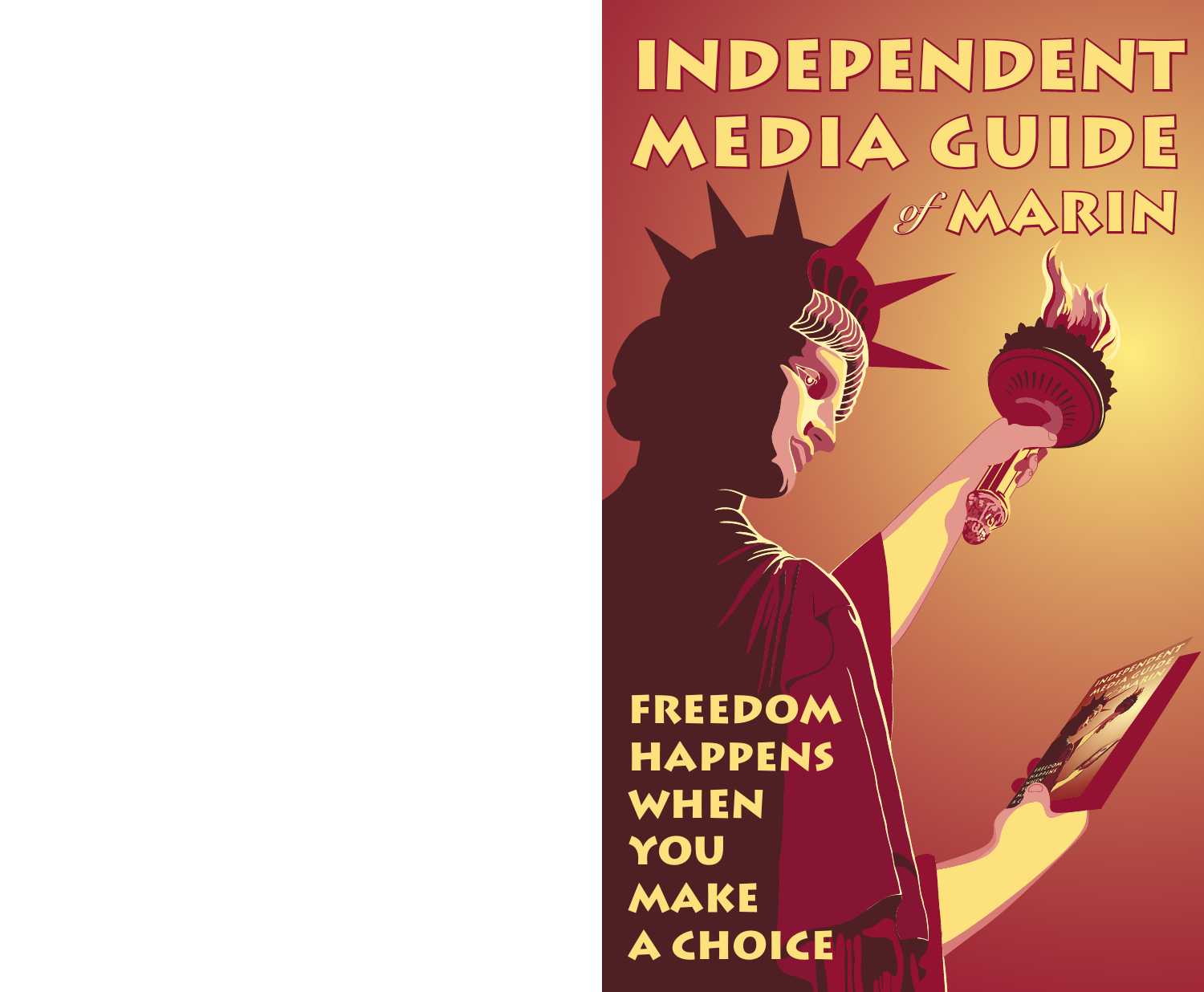## ...Choose independent **MEDIA**

Media sources play a leading role in our daily lives, shaping our understanding of the world in which we live. Big Media is owned and controlled by large corporations that view reality through a corporate lens, and primarily put corporate interests above the common interest. Independent Media is diverse and not profit driven, thus more free to serve the public.

Independent Media champions free speech, free thought, and public participation. It is here you will find compassionate and critical thinking, fresh ideas and solutions, and a real capacity to question and imagine. Independent Media can inspire us to change our lives and to act on our hopes for the future.

A free, independent and robust media system is the essential foundation of any democracy. James Madison, one of the architects of our Constitution, said, "A people who mean to be their own governors must arm themselves with the power knowledge gives."

#### What's Inside: ...Democracy now! ...radio ...internet ...radio by the hour ...national magazines ...local press...television

Take this guide on your journey into the expanding world of independent media.

## ...choose "democracy now!" breaking the sound barrier



**DEMOCRACY NOW!** is the best daily news show in America, hosted by Amy Goodman and Juan Gonzales, two of our nation's finest journalists. This one-hour program goes in depth and to the heart of the most critical national and international issues with timely interviews you won't hear anywhere else.

Amy Goodman

Democracy Now! brings courageous questioning and real debate to politics and current events, focusing on war, peace, and social justice. It is the largest public media collaboration in the U.S. airing on over 420 stations.

| <b>AVAILABLE MONDAY - FRIDAY</b>   |                                  |  |  |  |  |  |
|------------------------------------|----------------------------------|--|--|--|--|--|
| ON RADIO:                          | $KPFA = 94.1$ FM at 6 & 9 AM     |  |  |  |  |  |
| ON CABLE TV:                       | Channel 26 at 9 AM               |  |  |  |  |  |
|                                    | Channel 22 at midnight           |  |  |  |  |  |
| ON SATELLITE TV:                   | Dish channel 9410 Link TV        |  |  |  |  |  |
| EMOCRACY                           | Dish channel 9415 Free Speech TV |  |  |  |  |  |
|                                    | DirecTV channel 375 Link TV      |  |  |  |  |  |
| Also video, audio, & podcasting at |                                  |  |  |  |  |  |
| www.democracynow.org               |                                  |  |  |  |  |  |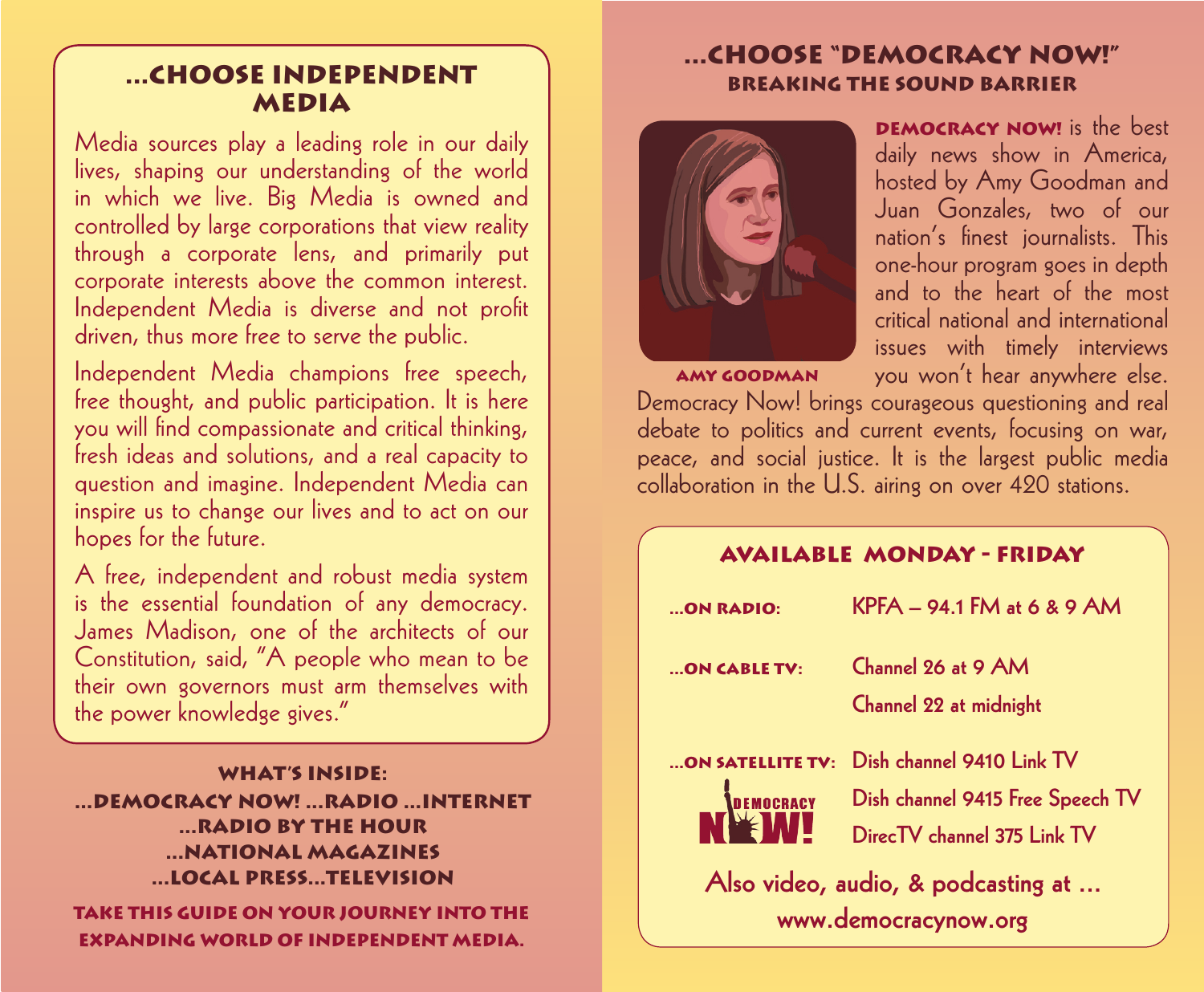## ...choose independent radio airwaves that awaken

KPFA – 94.1 FM Listener supported since 1949, KPFA goes where commercial stations fear to go. Original & eclectic, KPFA serves diverse communities with in-depth news & public affairs, interviews, culture & arts. Online with archives - www.kpfa.org

## a few highlights

#### Democracy Now!

The best daily news show in America (M-F 6 & 9 AM)

#### **COUNTERSPIN**

Exposes this week's factual errors, noteworthy omissions, and bold misrepresentations (Friday at 2 PM)

#### Free Speech Radio News

On the ground, freelance reporting from every continent (Monday - Friday at 3:30 PM)

Against the Grain Interviews and in depth analysis ...provocative (Monday - Wednesday at Noon)

#### Guns and Butter

Illuminating controversial issues (Wednesday at 1 PM)

#### Exploration

Science & its impact on society (Tuesday at 2 PM)

Across the Great Divide Music with a message (Sunday at 11 AM)

radio amiga KSRH - 88.1 FM - English, Spanish & Mayan



#### $KWMR - 90.5$  FM .. Pt. Reyes Station - 89.3 FM in Bolinas and Stinson Beach Online at www.kwmr.org Community radio from West

Marin - Non-commercial. An amazingly wide variety of programs and music.

## See "radio by the hour" for more..

## ...choose independent internet World wide wisdom

#### Common Dreams ....www.commondreams.org

A truly indispensable site for progressive news and views. A well-organized hub with press releases from organizations and plenty of links to writers, independent sources and all major media in the U.S.

#### ALTERNET....www.alternet.org

Brings the best of alternative media from diverse sources into an attractive and engaging high tech website. Combines news, columnists, sharp bloggers, podcasts, video and discussion. Also check out "Wire Tap," news by teens for teens.

#### Truthout....www.truthout.org

Persistent investigative reporting and opinion. This site is accessible, attractive, and media rich.

Black Commentator ...www.blackcommentator.com Professional commentary, analysis and investigation of important issues.

#### Guerrilla News Network ..www.guerrillanews.com

Close to the action, close to the street, pulls you in. Radical. This media breaks free of clichéd analysis.

#### Indy Media....www.indymedia.org

An international hub for regional independent media centers that are democratically run, do-it-yourself media outlets for grassroots news reporting.

## Information Clearinghouse.... www.informationclearinghouse.info

News you won't see on CNN...plus mind-blowing videos.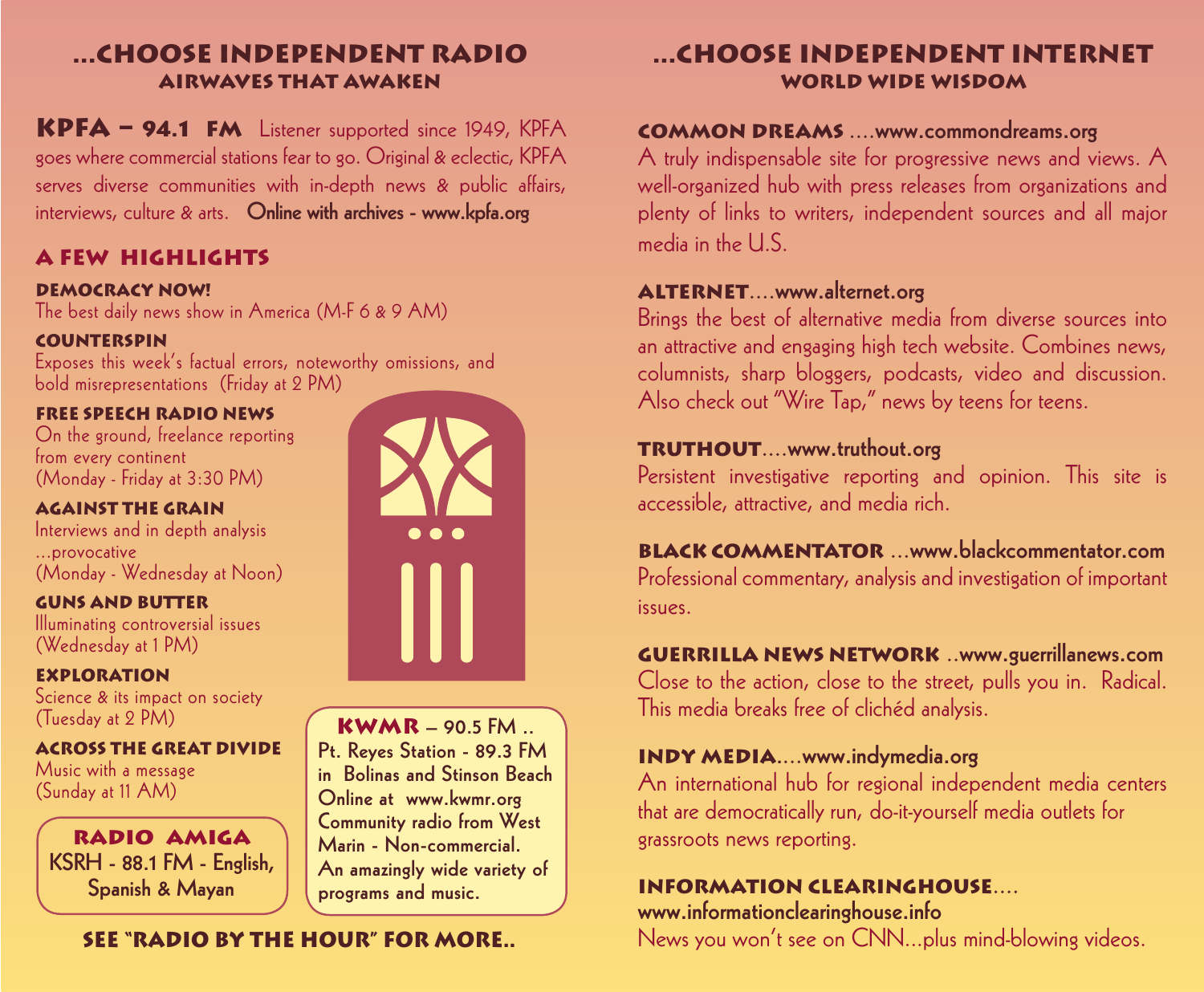## ...choose independent internet World wide wisdom

#### MEDIA MATTERS....www.mediamatters.org

Dedicated to monitoring, analyzing, & correcting conservative misinformation in the U.S. media.

#### New America Media.... www.newamericamedia.org

Over 700 media collaborate to provide news & voices from ethnic perspectives & international sources particularly from underrepresented and non-white perspectives.

#### One World.net....www.oneworld.net

News and views from a global network of over 1600 organizations, in 12 languages. Covers sustainable development, economy, environment, health, human rights, media, politics, war and peace.

#### PROJECT CENSORED....www.projectcensored.org

The year's top 25 news stories bypassed by the corporate media. Developed by faculty and students of Sonoma State University's journalism department. Essential reading.

WORLD CHANGING....www.worldchanging.com Solution-oriented ideas and tools for building a "bright green future." Positive perspectives on environment and innovative technologies for sustainable systems.

#### World Press Review....www.worldpress.org

International news selected from thousands of newspapers from around the world, translated into English from more than 20 languages.

## Best blogs and beyond

the ruth group.........www.ruthgroup.org Local activists inform Marin on big political issues.

global voices.........www.globalvoicesonline.org Bloggers from 150 nations are talking. Innovative.

## the daily kos.......www.dailykos.com

The eight-hundred-pound gorilla of the blogosphere. The largest political blog in the world, with over half a million visits daily. An interactive site which allows members to maintain blogs within the site.

the huffington post.....www.huffingtonpost.com Where famous people come to blog, plus colorful news stories. Webby Award for Best Political Blog.

Crooks and Liars.........www.crooksandliars.com Superb video and audio links.

## online radio

New Dimensions - www.newdimensions.org White Rose Society - www.whiterosesociety.org Radio Power - www.radiopower.org

## and podcasts

Living on Earth www.loe.org/podcasts.rss NOW on PBS www.pbs.org/now/podcast.xml Mother Jones Radio www.motherjones.com/radio/rss.xml

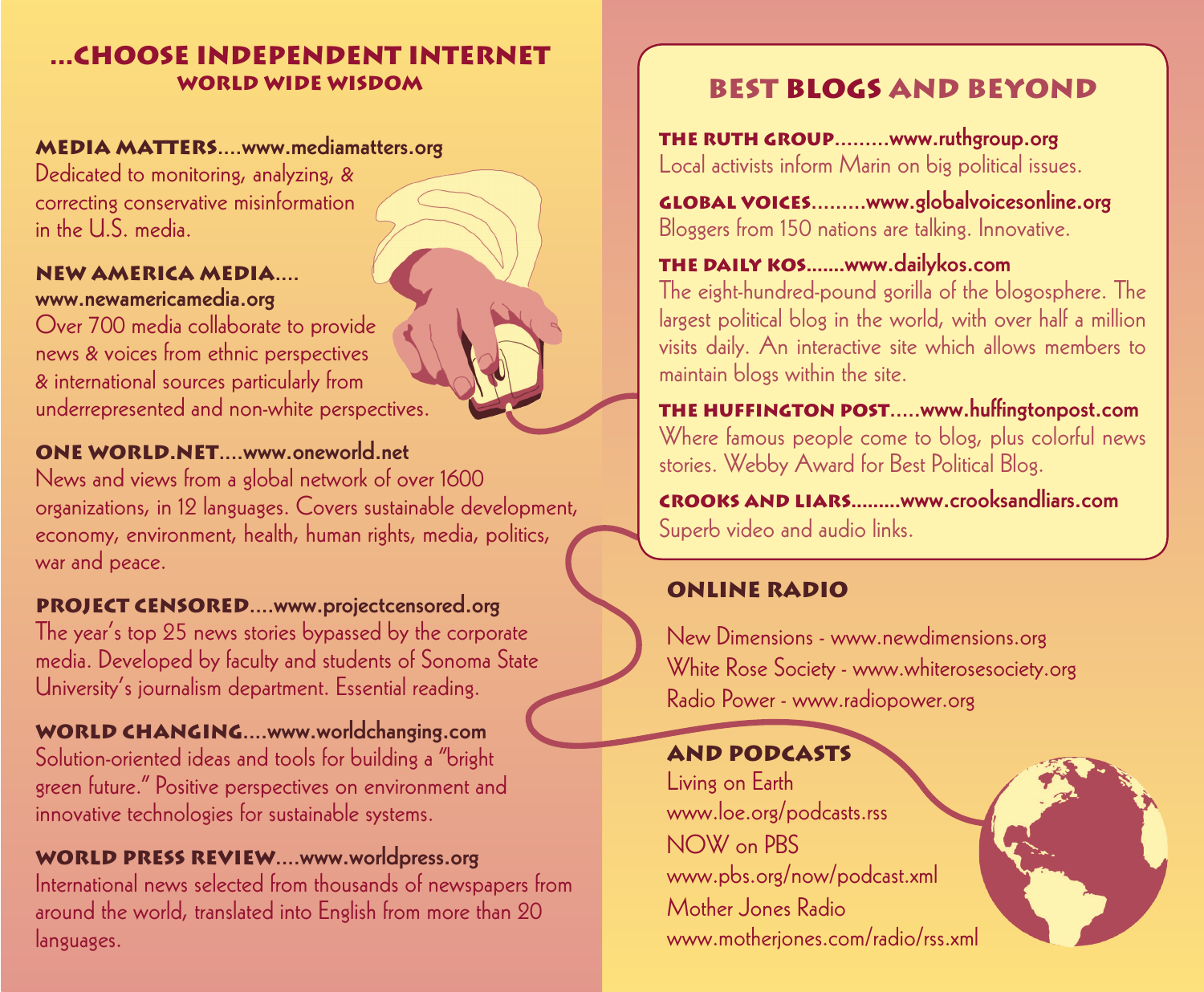## **Radio By the Hour - exploring the dial**

|              |                                                                                                             | <b>KPFA 94.1 FM</b><br><b>KQED 88.5 FM</b><br><b>KALW 91.7 FM</b><br><b>KGO 810 AM</b> |                                      | QUAKE 960 AM                                |                                    |                                                                 |                                    |                                                                       |                |
|--------------|-------------------------------------------------------------------------------------------------------------|----------------------------------------------------------------------------------------|--------------------------------------|---------------------------------------------|------------------------------------|-----------------------------------------------------------------|------------------------------------|-----------------------------------------------------------------------|----------------|
|              | Monday                                                                                                      | <b>Tuesday</b>                                                                         | Wednesday                            | <b>Thursday</b>                             | Friday                             | Saturday                                                        |                                    | Sunday                                                                |                |
| 6 AM         | Democracy Now! - Amy Goodman and Juan Gonzales                                                              |                                                                                        |                                      |                                             |                                    |                                                                 |                                    | <b>God Talk</b>                                                       | 6 AM           |
| 7 AM         | The Morning Show - 7 to 9 AM                                                                                |                                                                                        |                                      |                                             |                                    |                                                                 |                                    |                                                                       | 7 AM           |
| 8 AM<br>8:45 | Jim Hightower - 8:45 to 9 AM                                                                                |                                                                                        |                                      |                                             |                                    |                                                                 |                                    | <b>Bernie Ward</b>                                                    | 8 AM<br>8:45   |
| <b>9 AM</b>  | Democracy Now! - Amy Goodman and Juan Gonzales                                                              |                                                                                        |                                      |                                             |                                    | <b>Saturday Morning</b><br><b>Talkies</b><br><b>Chris Welch</b> |                                    | <b>Sunday Salon</b><br><b>Larry Bensky</b><br><b>Across The Great</b> | 9 AM           |
|              | Forum with Michael Krasney 9 to 11 AM                                                                       |                                                                                        |                                      |                                             |                                    |                                                                 |                                    |                                                                       |                |
| <b>10 AM</b> | <b>Your Call Radio</b>                                                                                      |                                                                                        |                                      |                                             |                                    |                                                                 |                                    |                                                                       | <b>10 AM</b>   |
| <b>11 AM</b> | <b>Tavis Smiley Show</b><br>The Al Franken Show - 10 AM to 1 PM - Monday - Friday<br>11 AM to 1 PM          |                                                                                        |                                      |                                             |                                    |                                                                 |                                    |                                                                       | <b>11 AM</b>   |
| Noon         |                                                                                                             | Against the Grain - C.S. Soong & Sasha Lilley                                          |                                      | Living Room - Chris Welch                   |                                    | This American Life<br><b>Ira Glass</b>                          |                                    | <b>Divide</b><br>Music with a message                                 |                |
|              | <b>New Dimensions</b><br><b>Michael Toms</b>                                                                | <b>Philosophy Talk</b>                                                                 | <b>The Changing</b><br>WorldBBC      | <b>Alternative Radio</b><br>David Barsamian | <b>Up Front</b><br>with Sandip Roy |                                                                 | Eco Talk<br><b>Betsy Rosenberg</b> | <b>Robbie Osman</b>                                                   | Noon           |
| 1PM          | Women's<br>Magazine                                                                                         | Your Own Health<br>& Fitness                                                           | <b>Guns and Butter</b>               | <b>Herbal Highway</b>                       | <b>Terra Verde</b>                 |                                                                 |                                    | <b>Mother Jones</b><br>Radio                                          | 1PM            |
|              |                                                                                                             |                                                                                        |                                      | <b>Karyn Sanders</b>                        | <b>Making Contact</b>              |                                                                 |                                    |                                                                       |                |
| 2 PM         | <b>About Health</b><br><b>Exploration</b>                                                                   |                                                                                        | <b>Visionary Activist</b>            | Counterspin                                 |                                    |                                                                 |                                    |                                                                       |                |
|              | Dr. Michael Lenoir                                                                                          | <b>Michio Kaku</b>                                                                     | <b>Bay Native Circle</b>             | <b>Carolyn Casey</b>                        | <b>Pushing Limits</b>              |                                                                 |                                    |                                                                       | 2 PM           |
| 3 PM         | <b>Cover to Cover</b>                                                                                       |                                                                                        |                                      |                                             |                                    |                                                                 |                                    |                                                                       | 3 PM           |
|              | <b>Jennifer Stone</b><br><b>Jack Foley</b><br><b>Denny Smithson</b><br><b>Richard Wolinsky</b><br>Open Book |                                                                                        |                                      |                                             |                                    |                                                                 |                                    |                                                                       |                |
| 3:30         | <b>Free Speech Radio News</b><br>Randi Rhodes - 4 to 8 PM                                                   |                                                                                        |                                      |                                             |                                    |                                                                 |                                    |                                                                       | 3:30           |
| 4 PM         | Hard Knock Radio - Davey D - Anita Johnson & Weyland Southon                                                |                                                                                        |                                      |                                             | Living On Earth                    |                                                                 |                                    | 4 PM                                                                  |                |
| 5 PM         | Flashpoints - Interviews and Analysis with Dennis Bernstein                                                 |                                                                                        |                                      |                                             |                                    | <b>Radio Nation</b><br><b>Laura Flanders</b>                    |                                    | 5 PM                                                                  |                |
| 6 PM         | <b>The KPFA Evening News</b>                                                                                |                                                                                        |                                      |                                             |                                    |                                                                 |                                    | 6 PM                                                                  |                |
|              |                                                                                                             |                                                                                        |                                      |                                             |                                    | Ring of Fire                                                    |                                    |                                                                       |                |
| 7 to<br>7:30 | <b>Africa Today</b>                                                                                         | <b>La Raza Chronicals</b>                                                              | Voices of the<br><b>Middle East</b>  | <b>Apex Express</b>                         | <b>Full Circle</b>                 | R. F. Kennedy Jr.<br>& Mike Papantonio                          |                                    |                                                                       | $7$ to<br>7:30 |
| 8 PM<br>9 PM |                                                                                                             | Majority Report - Janeane Garafolo & Sam Seder - 8 to 11 PM - Monday - Friday          |                                      |                                             | Commonwealth<br>Club 8-9 PM        |                                                                 |                                    |                                                                       | 8 PM<br>9 PM   |
| <b>10 PM</b> |                                                                                                             |                                                                                        | The Bernie Ward Show - 10 PM to 1 AM |                                             |                                    | This American Life<br>Ira Glass                                 |                                    | Best of<br><b>Thom Hartmann</b><br>10 to midnight                     | <b>10 PM</b>   |

Visit our website: www.mpjc.org/imc for an expanded list of online radio and podcast sites.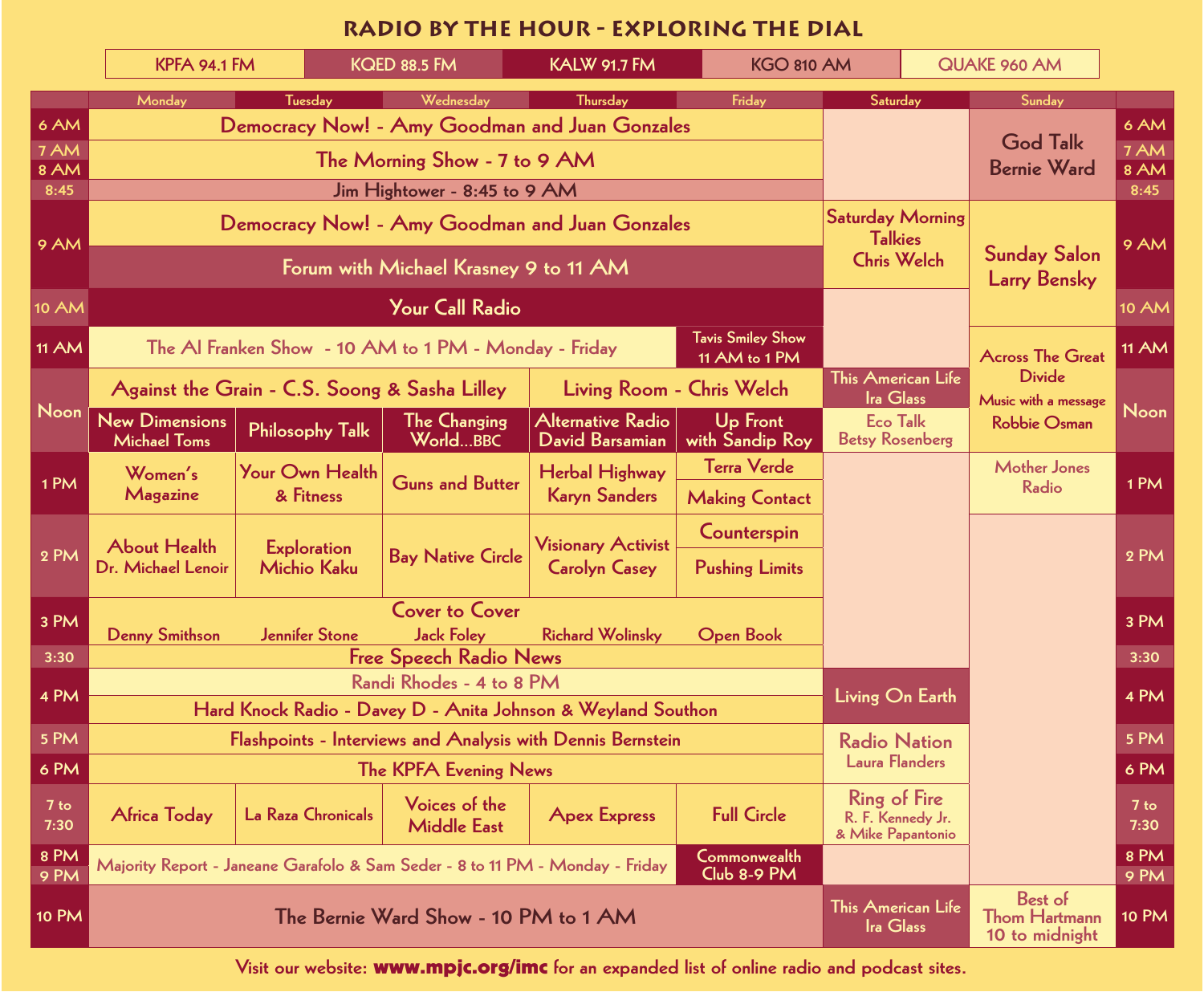### ...choose independent Magazines just journalism

#### ADBUSTERS ...www.adbusters.org

Spectacular, striking images fill these artfully designed pages. Adbusters challenges status-quo perceptions & is concerned about the erosion of our physical & cultural environments by commercial forces. Addresses issues ranging from genetically modified foods to media concentration with incisive articles, activist commentary from around the world, & touches of poetry, parody and philosophy. Supported by 120,000 readers. No Ads!

#### **MOTHER JONES** ...www.motherjones.com

Known for its investigative reporting & rooted in a commitment to social justice, Mother Jones seeks to inform & inspire a more democratic world. Winner of the National Magazine Award for Excellence.

## YES! A Journal of Positive Futures ...www.yesmagazine.com

Each issue focuses on a theme, showing the possibilities and practical steps that can lead us to a better future. Supports people's active engagement in creating a just and compassionate world. Includes "The Page That Counts" and useful advice for living more sustainably. Ad Free!

#### UTNE ...www.utne.com

Colorful and eclectic, with a mission to inspire personal evolution and social action by highlighting new ideas and emerging trends toward a kinder and greener world. Insightful reviews of art & media. Down to earth news & resources you can use. In-depth coverage of compelling people & issues that affect your life.

## THE PROGRESSIVE ...www.progressive.org

One of the first voices to speak out against McCarthyism in the 1950s, The Progressive continues to be among the staunchest defenders of the First Amendment. A clear voice reporting on Bush's imperial designs, environmental degradation, & the resurgence in racism, particularly against Muslims & Arab-Americans. Regular heavy hitters include Noam Chomsky, Howard Zinn & Molly Ivins.

#### **THE NATION** ...www.thenation.org

Published every week since 1865, The Nation continues to be a leading progressive force: "The Nation will not be the organ of any party, sect, or body. It will, on the contrary, make an earnest effort to bring to the discussion of political & social questions a really critical spirit, & to wage war upon the vices of violence, exaggeration, & misrepresentation by which so much of the political writing of the day is marred."...from The Nation's founding prospectus.

## ODE ...www.odemagazine.com

A refreshing & free-spirited magazine about the people & ideas that are changing the world. Lively, informed optimism that sees problems as opportunities. Stories that bridge the gaps between thinking & doing, rage & hope, rich & poor - building peace, justice & sustainability. Ad Free!

## In These Times ...www.inthesetimes.com

A unique publication dedicated to analyzing popular movements for social, environmental and economic justice, providing a forum for discussing the politics that shape our lives. This magazine will appeal to a diverse audience.

free speech radio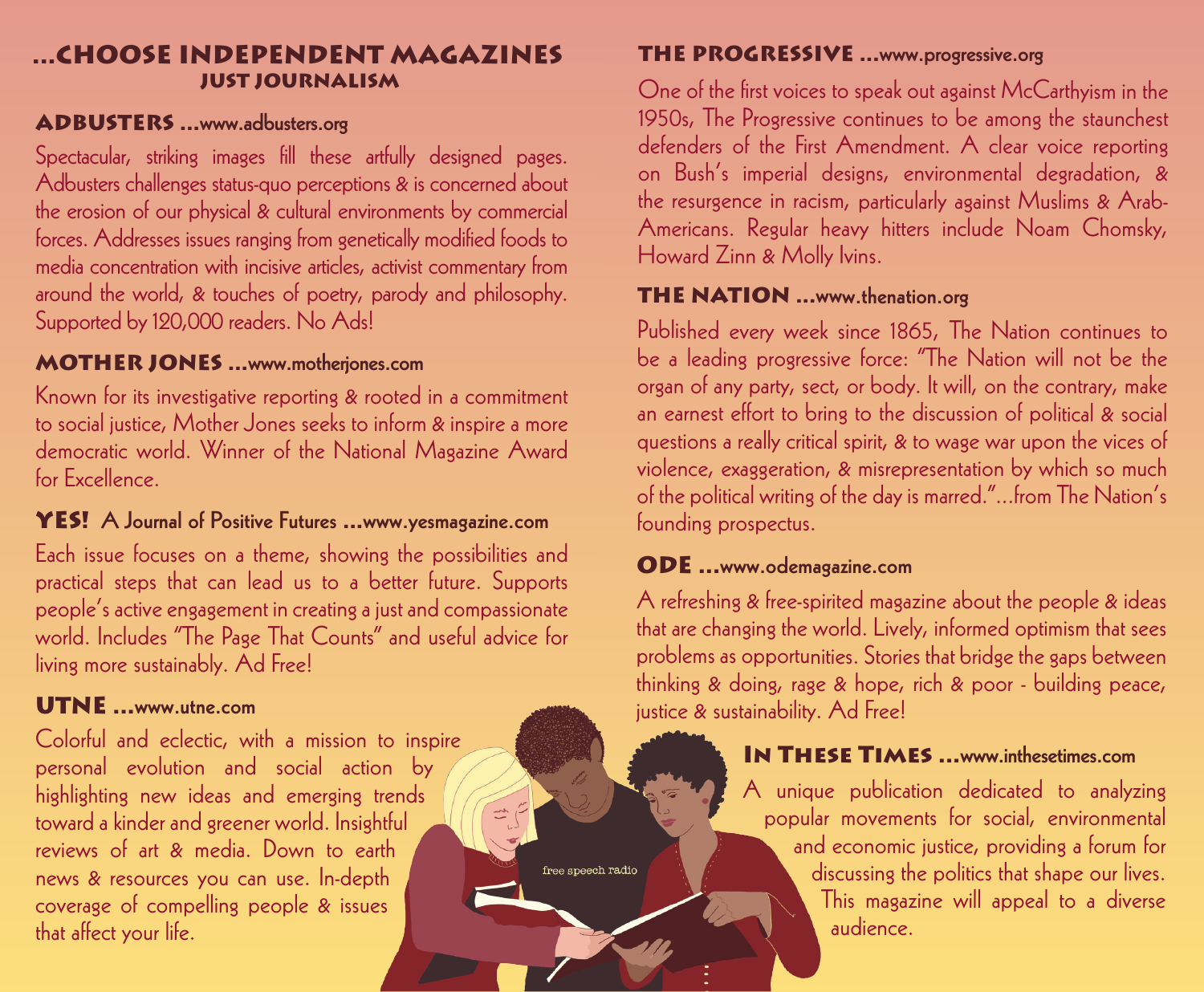## ...Choose independent press grassroots reality

#### Coastal Post

 www.coastalpost.com This seasoned monthly delivers the nitty gritty from Marin's backyard buzz to the world's most controversial issues. Free at newsstands - paid subscriptions

#### Common Ground

 www.commongroundmag.com Building conscious community by expanding social, political & environmental awareness, from the personal to the planetary.

Free at newsstands

#### Point Reyes Light

 www.ptreyeslight.com Real life chronicles & news from wonderful West Marin.

\$1 at newsstands - paid subscriptions

### San Francisco Bay Guardian

www.sfbg.com

Started in 1966 as the "first alternative news weekly in the country designed specifically to compete

 against a monopoly" Muckraking, groundbreaking, and trend setting.

#### free at newsstands

support your local independent bookstore

## ...choose independent tV Profoundly Big Picture

C-SPAN ...www.c-span.org Televises government proceedings and public affairs, ranging from the Senate Floor and Capitol Hill hearing rooms, to press conferences, speeches, forums, live call-in interviews; plus big events & rallies. C-Span's "Book TV" features non-fiction authors all weekend long. C-Span is non-profit & completely financed by the cable TV industry. No commercials! Available online, via cable and satellite.

LINK TV...www.linktv.org Television without borders. Providing a global perspective on world issues and culture. Mixes documentaries, international news, music videos. Connects viewers with grassroots communities and people at the forefront of social change. Check out Peabody Award winning "Mosaic." Only via satellite: DISH Network channel 9410 & DirecTV channel 375.

FREE SPEECH TV...www.freespeech.org The nation's first progressive television network. Illuminates the work of citizens engaged in social and political transformation. Independently produced documentaries & original programming provide perspectives that are underrepresented or ignored by mainstream media. Via satellite: Dish Network channel 9415.... Online video/audio.

LOCAL PUBLIC ACCESS TV Programming produced by & for Marin County residents. This means you! You can be provided introductory training free of charge to produce your own show. In Novato, go to Public Access Television www.npat.org. All other Marin residents go to: www.communityprogramming.marin.org. Tune in to "Marin Peace & Justice Coalition Presents" every Thursday 7:30 to 9:30PM. Also "Encuentro Latino" & "La Hora Magnifica España." Check program schedules online or on TV. Available on cable channel 26.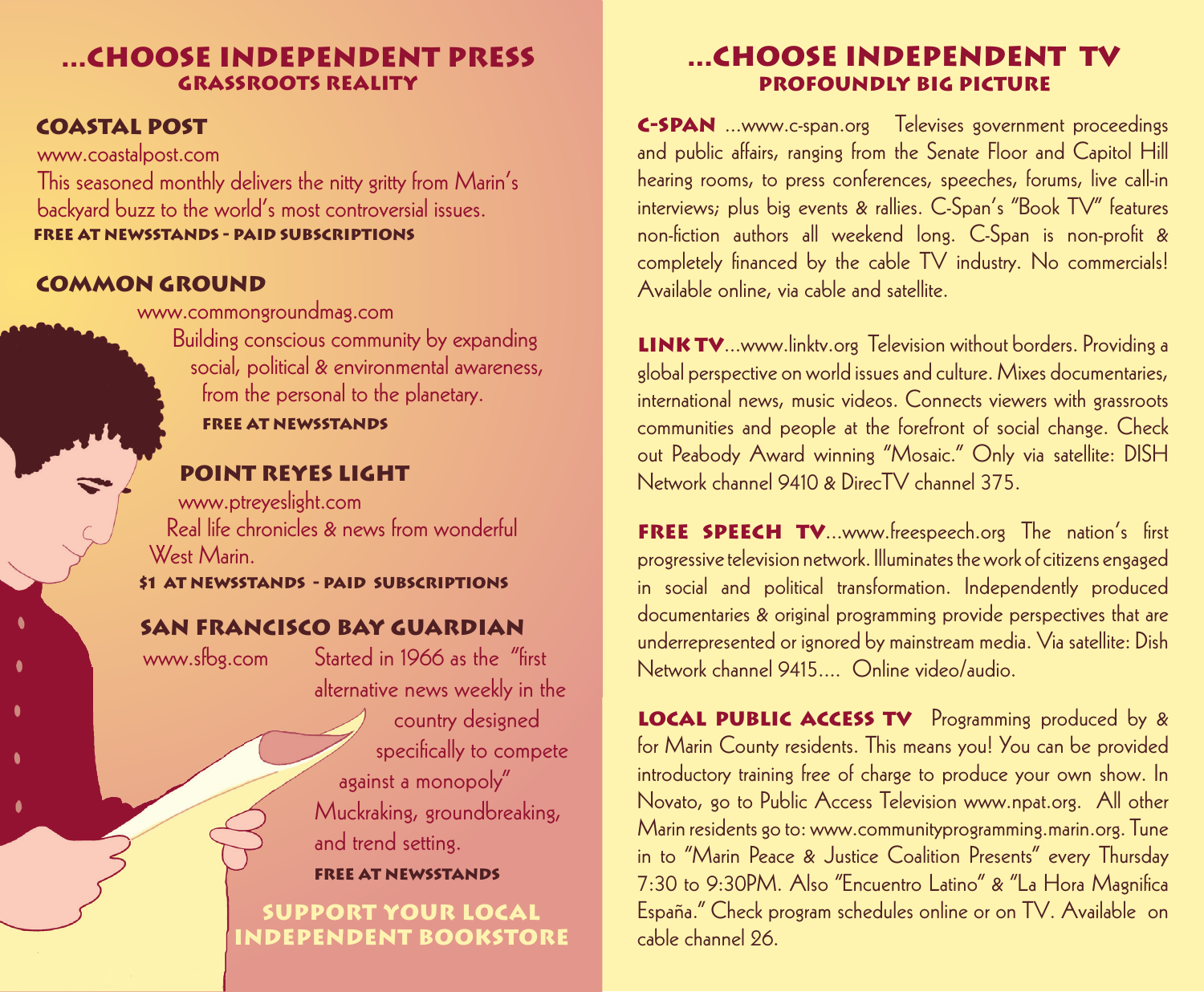## about this guide

The Independent Media Committee of the Marin Peace & Justice Coalition created this guide. We hope you find it useful and a way to get to know our media landscape.

This is a guide for everyone, whatever your perspective or interest. We have included sources available in Marin that contain high quality news & information. These sources are progressive, multi-issue, multi-perspective, non-corporate and not controlled by government or political parties.

Visit our website: www.mpjc.org/imc for an expanded online version of this guide and links to the sources listed.

#### Marin Peace & Justice Coalition www.mpjc.org



involvement in upcoming events of many different local groups concerned with issues of peace, justice, and sustainability. Our website is fresh and inclusive, serving up homegrown democracy, with links, podcasts, streaming media, and more. Sign up there to receive our weekly email bulletin... 415.721.2844.



Printed by Inkworks Press on recycled paper

## YOU CAN MAKE A DIFFERENCE TODAY!

Here are ways you can help:

**DONATE:** Your donation will help cover costs of printing. Please make checks of \$100 or more payable to "Media Alliance" (These donations are tax deductible.) Please make checks of less than \$100 payable to "MPJC".

#### Mail all checks to: MPJC, P.O. Box 9458, San Rafael, CA 94912

- **DISTRIBUTE:** We need your help to distribute free copies of this guide.
- **FEEDBACK:** Please contact us with your feedback.

 $\overline{a}$  MPJC is a hub, promoting activism and  $\overline{a}$   $\overline{a}$   $\overline{a}$   $\overline{a}$   $\overline{a}$   $\overline{a}$   $\overline{a}$   $\overline{a}$   $\overline{a}$   $\overline{a}$   $\overline{a}$   $\overline{a}$   $\overline{a}$   $\overline{a}$   $\overline{a}$   $\overline{a}$   $\overline{a}$   $\overline{a}$   $\overline{a}$   $\over$ 

## Local independent media allies:

Media Action Marin - www.mediaactionmarin.org - The go-to organization for community media issues in Marin. MAM has successfully lobbied for the creation of Marin's own community media center, has defended and strengthened public access television, and has supported KPFA and

Media Alliance - www.media-alliance.org - A 30 yearold media resource and advocacy center working nationally for media workers, non-profit organizations, and social justice activists.